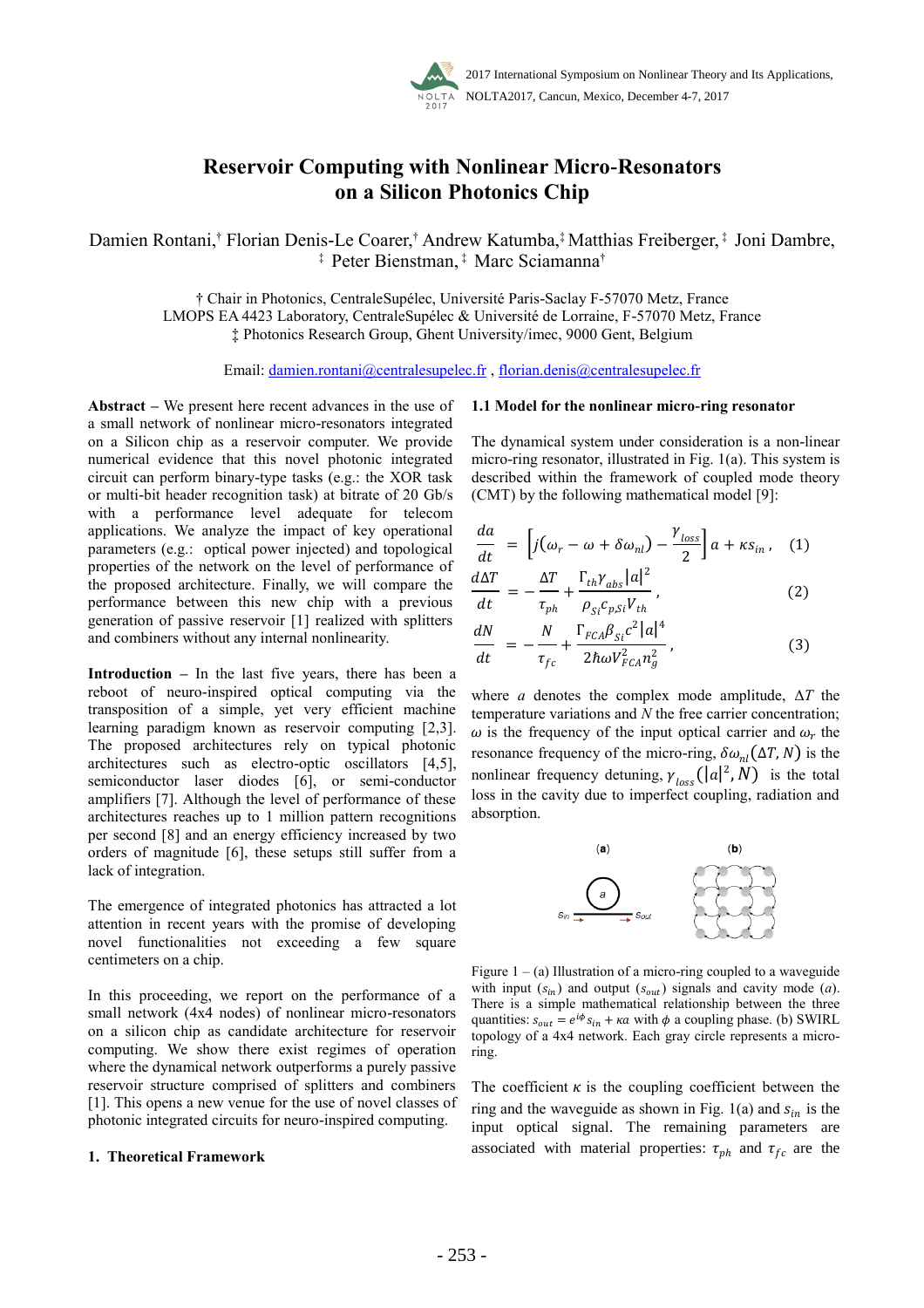relaxation times for the temperature and the free carriers, respectively.  $\beta_{\rm ci}$  is the constant governing the two-photon absorption.  $c_{p,Si}$  is the thermal capacity;  $\rho_{Si}$  is the density of silicon;  $n_g$  is the group index equal in first approximation to the index of bulk silicon.  $V_{th, FCA}$  and  $\Gamma_{th, FCA}$  are the effective volumes and confinement factor for thermal and free-carrier absorption effects, respectively. Their numerical values are identical to those used in Ref. [9].

### **1.2 Network structure**

We consider in our study the so-called SWIRL topology shown in Fig. 1(b). It allows for the presence of recurrent loops in the network necessary for solving tasks requiring memory (such as multi-step time-series forecasting) [4-6]. This topology has been already used for passive reservoir computer architectures [1].

# **1.3 Reservoir computing based on network of nonlinear micro-resonators**

In the reservoir computing approach [2,3], the structure of the network is not trained to solve a given task, only the weights of a linear combination  $\hat{y}_{RC}$  of the network's states (*readout layer*) are trained to reproduce a target output  $y_{target}$  based on a given set of inputs.

In our simulations, we consider that input signal is sent to every node in the network. The output signal is realized as the weighted sum of the optical intensity of each node sampled at discrete times  $\Delta t = 6.25 \text{ ps}$ .

The nodes are trained using ridge regression and five-fold cross-validation on sets of 10,000 bits used in the XOR task. The XOR task is a nonlinear problem consisting of estimating from the *k*-th bit  $x[k]$ , the quantity  $y[k]$  defined by the following expression:

$$
y[k] = x[k] \oplus x[k-1]. \tag{4}
$$

We analyze the performance of our reservoir computing architecture in terms of bit error rate (BER).

#### **2. Simulations results**

In this section, we perform a comparative performance analysis of 4x4 SWIRL networks with (i) passive components similar to that of Ref. [1] and (ii) with nonlinear micro-rings.

We first study the influence of the size of a network of nonlinear micro-rings on the XOR-task performance at two different bit rates 10 Gb/s and 20 Gb/s. Figure 2(a) shows the level of performance for these various networks. Similar to an all-passive reservoir, the

performance scales with the size of the reservoir. However, we observe consistently a lower BER at 20 Gb/s. This dependence of performance on the data rate is linked to the presence of intrinsic time-scales of dynamics in the micro-ring that do not exist in purely passive reservoir. A bitrate of 20 Gb/s corresponds based on extensive simulations to an optimum operational point to use a reservoir with nonlinear micro-rings.

In Fig. 2(b), we compare the performance on the XOR task of a reservoir with passive elements and another one with nonlinear rings. They operate under similar conditions in terms of number of nodes (4x4: 16 nodes), data rate (20 Gb/s), and injected optical power (0.5 mW per node).



Figure 2 – (a) BER on the XOR task for a *n*x*n* reservoir with n=1,2,3,4 at two different bit rates: 10 Gb/s (black curve) and 20 Gb/s (red curve). (b) Comparative performance in terms of BER for a 4x4 passive reservoir (black curve) and reservoir composed of nonlinear micro-ring (red curve) at 20 Gb/s.

We analyze how the interdelay (the propagation delay between the nodes) in the reservoir relative to the bit rate influences the performance level (this test has been also realized in Ref. [1]). In these conditions, we notice that the minimum BER is smaller than the one obtained by a fully passive reservoir. We also observe that for an interdelay greater than 50 ps, the reservoir based on micro-rings systematically performs better than its passive counterpart.

#### **3. Conclusion**

We have demonstrated in this proceeding preliminary results on the level of performance of a small network of nonlinear micro-rings integrated on a photonic chip for reservoir computing applications. The addition of nonlinear components allows us to perform better on the nonlinear XOR task in similar operating conditions. This motivates further investigation to fully characterize the performance of this type of architecture and opens new venues toward all-optical signal processing.